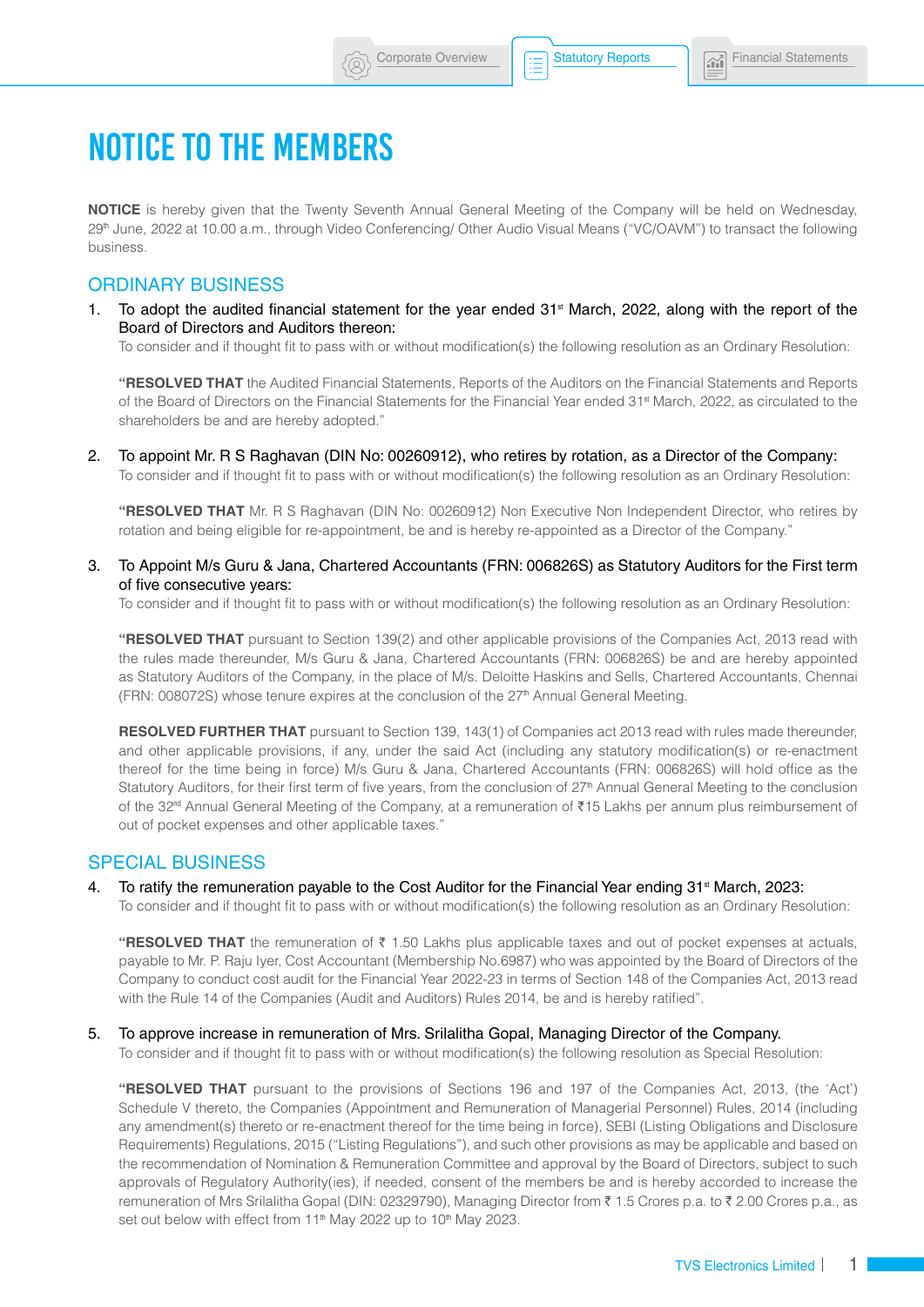| <b>Particulars of Remuneration</b>                 | <b>Annual Remuneration</b><br>$(3 \text{ In Lakhs})$ |
|----------------------------------------------------|------------------------------------------------------|
| <b>Salary</b> (Including Allowances & Perquisites) | 125                                                  |
| <b>Variable pay</b> (paid annually)                | 75                                                   |
| Total remuneration                                 | 200                                                  |

- 1. The Allowances and Perquisites include Company's contribution to Provident Fund or National Pension Scheme or any other pension Scheme as may be in force from time to time, Gratuity, Leave Travel Allowance and encashment of earned leave as per the rules of the Company.
- 2. She will also be eligible for:
	- a. Company maintained car with driver for official purposes which shall be borne by the Company. Use of Company car for private purposes shall be dealt with the Company as per the applicable provisions under the Income Tax Rules, 1962.
	- b. Company owned IT and communication equipment including maintenance and subscription thereof, shall be borne by the Company

**RESOLVED FURTHER THAT** the perquisites to be extended to her as part of the remuneration package be evaluated at actual cost to the Company and where it is not possible to ascertain actual cost, such perquisites shall be evaluated as per Income-tax Rules, 1962 in force or as amended from time to time.

**RESOLVED FURTHER THAT** Mrs. Srilalitha Gopal will not be entitled to any sitting fees for attending the meetings of the Board or Committees thereof, unless otherwise decided by the Board of Directors of the Company.

**RESOLVED FURTHER THAT** the approval of the Company be and is hereby accorded to enable the Board of Directors, based on specific recommendation(s) of the Nomination and Remuneration Committee, to enhance, enlarge, widen, alter or vary the scope, quantum and components of her remuneration specified hereinabove, in light of and in conformity with the relevant provisions of the Companies Act 2013 / Income Tax Act 1961 and/or the rules and regulations made there under and/or such guidelines, as may be announced by the Central Government or regulatory authority, from time to time.

**RESOLVED FURTHER THAT** in the event of inadequacy or absence of profit for the financial year 2022-23, the remuneration as may be approved by the Board of Directors based on the recommendation of Nomination and Remuneration Committee, subject to not exceeding ₹ 2 Crores p.a., shall be paid as minimum remuneration along with other eligibility as set out above in para 2 (a) and 2(b).

**RESOLVED FURTHER THAT** save and except as aforesaid, all other existing terms and conditions of appointment of Mrs. Srilalitha Gopal passed at the 23<sup>rd</sup> Annual General Meeting shall continue to remain in full force and effect.

**RESOLVED FURTHER THAT** the Directors and the Company Secretary be and are hereby severally authorized to do all such acts, deeds and things as may be necessary in order to give effect to the aforesaid resolutions"

By Order of the Board

Srilalitha Gopal Chennai Managing Director National Managing Director National Managing Director 14th May 2022 DIN: 02329790

.

Registered Office: 249-A, Ambujammal Street, Off TTK Road, Alwarpet, Chennai-600018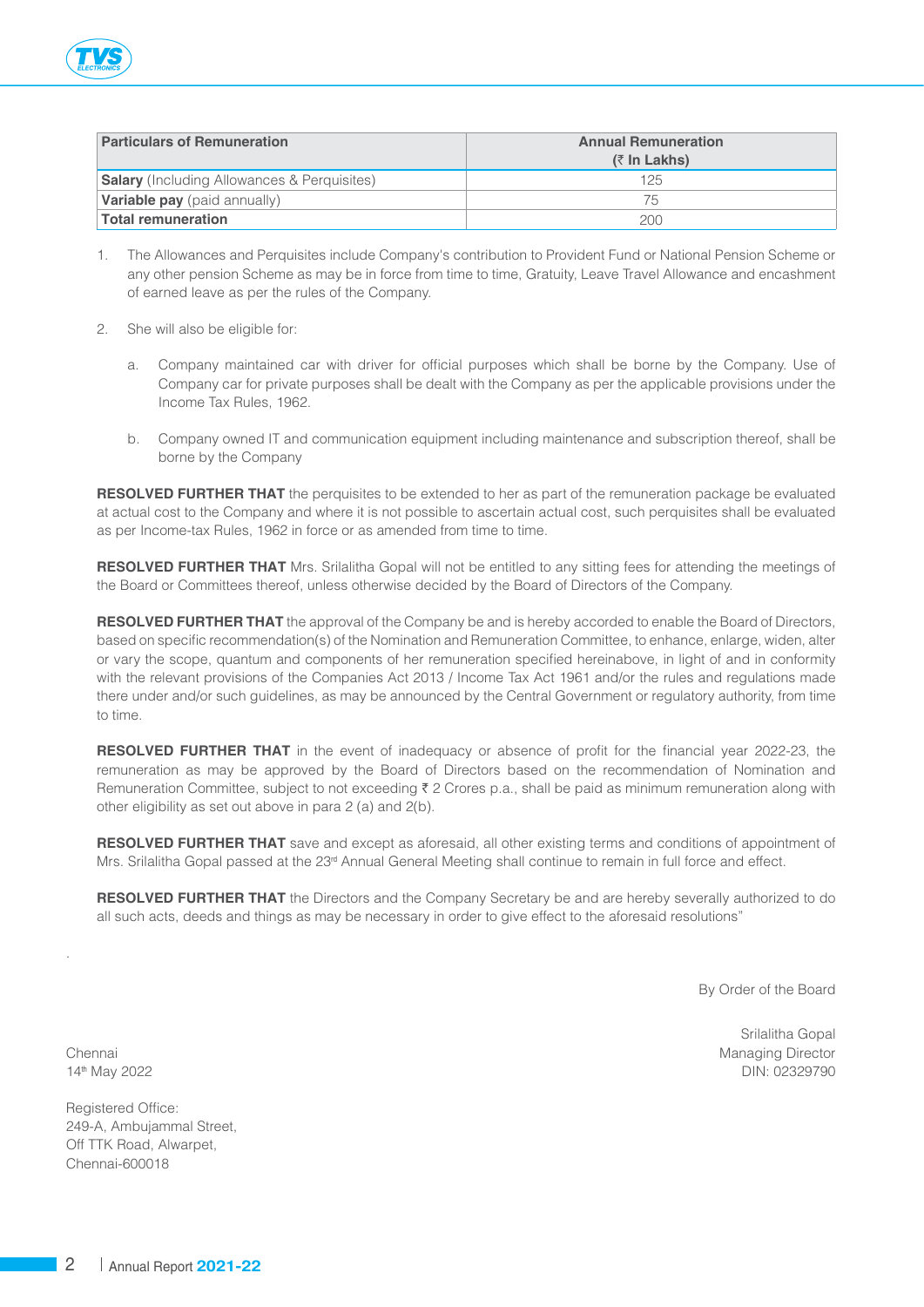# **NOTES**

- 1. In view of the outbreak of the COVID-19 pandemic and pursuant to General Circular Nos.14/2020, 17/2020, 20/2020, 02/2021, 19/2021, 21/2021 and 2/2022 dated 8<sup>th</sup> April 2020, 13<sup>th</sup> April 2020, 5<sup>th</sup> May 2020, 13<sup>th</sup> January 2021, 8<sup>th</sup> December 2021, 14<sup>th</sup> December 2021 and 5<sup>th</sup> May 2022 respectively, issued by the Ministry of Corporate Affairs ("MCA Circulars") and Circular No. SEBI/HO/CFD/CMD1/CIR/P/2020/79, SEBI/HO/CFD/CMD2/CIR/P/2021/11 and SEBI/HO/CFD/CMD2/  $CIR/P/2022/62$  dated 12<sup>th</sup> May 2020, 15<sup>th</sup> January 2021 and 13<sup>th</sup> May 2022 respectively issued by the Securities and Exchange Board of India ("SEBI Circular") and in compliance with the provisions of the Act and the SEBI (Listing Obligations and Disclosure Requirements) Regulations, 2015 ("Listing Regulations"), the 27<sup>th</sup> Annual General Meeting ("AGM") of the Company is being conducted through VC/OAVM Facility, which does not require physical presence of members at a common venue.
- 2. National Securities Depositories Limited ("NSDL") will be providing facility for voting through remote e-Voting, for participation in the AGM through VC/OAVM Facility and e-Voting during the AGM.
- 3. Members may join the AGM through VC/OAVM Facility by following the procedure as mentioned below which shall be kept open for the Members from 9:30 a.m. IST i.e. 30 minutes before the time scheduled to start the AGM and the Company may close the window for joining the VC/OAVM Facility 30 minutes after the scheduled time to start the AGM.
- 4. Members may note that the VC/OAVM Facility, provided by NSDL, allows participation of atleast 1,000 Members on a first-come-first-served basis. The large shareholders (i.e. shareholders holding 2% or more shareholding), Promoters, Institutional investors, Directors, Key Managerial Personnel, Auditors etc can attend the AGM without any restriction on account of first-come first-served principle.
- 5. In compliance with the aforesaid MCA and SEBI Circulars, the notice of the AGM along with the Annual Report 2021-22 is being sent only through electronic mode to those Members whose email addresses are registered with the Company/ Depositories. Members may note that the Notice and Annual Report 2021-22 will also be available on the Company's website [www.tvs-e.in](http://www.tvs-e.in), websites of the Stock Exchanges i.e. BSE Limited and National Stock Exchange of India Limited at [www.bseindia.com](http://www.bseindia.com) and [www.nseindia.com](http://www.nseindia.com) respectively, and on the website of NSDL<https://www.evoting.nsdl.com>. The member holding shares in physical form and who have not registered their email id may register their email id by sending the name, folio number, self-attested PAN, email id to be registered and number of shares held to [investorservices@](mailto:investorservices@tvs-e.in) tys-e.in. For the Members holding shares in demat form, please update your email address through your respective Depository Participant/s.
- 6. Pursuant to the provisions of Section 108 of the Companies Act, 2013 read with Rule 20 of the Companies (Management and Administration) Rules, 2014 (as amended) and Regulation 44 of SEBI (Listing Obligations & Disclosure Requirements) Regulations 2015 (as amended), and the Circulars issued by the Ministry of Corporate Affairs dated  $8<sup>th</sup>$  April, 2020, 13<sup>th</sup> April, 2020, 5<sup>th</sup> May, 2020, January 13, 2021, December 08, 2021, December 14, 2021 and 5<sup>th</sup> May 2022 the Company is providing facility of remote e-Voting to its Members in respect of the business to be transacted at the AGM. For this purpose, the Company has entered into an agreement with National Securities Depository Limited ("NSDL") for facilitating voting through electronic means, as the authorized agency. The facility of casting votes by a member using remote e-Voting system as well as during the proceedings of the AGM will be provided by NSDL.
- 7. Attendance of members through VC shall be counted for the purpose of reckoning the quorum under Section 103 of the Companies Act, 2013.
- 8. The statement pursuant to Section 102 of the Companies Act, 2013 setting out of material facts concerning the items of special business specified above is annexed hereto.
- 9. The Company does not have any unclaimed dividend amount which has fallen due for transfer to Investor Education and Protection Fund (IEPF).
- 10. In terms of the provisions of Section 124 (6) of the Companies Act, 2013 read along with Rule 6 of the Investor Education and Protection Fund Authority (Accounting, Audit, Transfer and Refund) Rules, 2016, all shares in respect of which dividend has not been paid or claimed for seven consecutive years or more shall be transferred by the Company in the name of IEPF. Further, pursuant to the new explanation inserted on 14<sup>th</sup> August, 2019 to Rule 6 - (Manner of transfer of shares under sub-section 6 of Section 124 to the Fund) of IEPF Authority (Accounting, Audit, Transfer and Refund) Rules, 2016, it is clarified that all shares in respect of which dividend has been transferred to IEPF on or before the 7th September 2016, shall also be transferred by the Company to IEPF. Based on the provisions of the Act, Rules and explanations, the Company has transferred 1,78,100 equity shares in respect of which dividend were unclaimed/not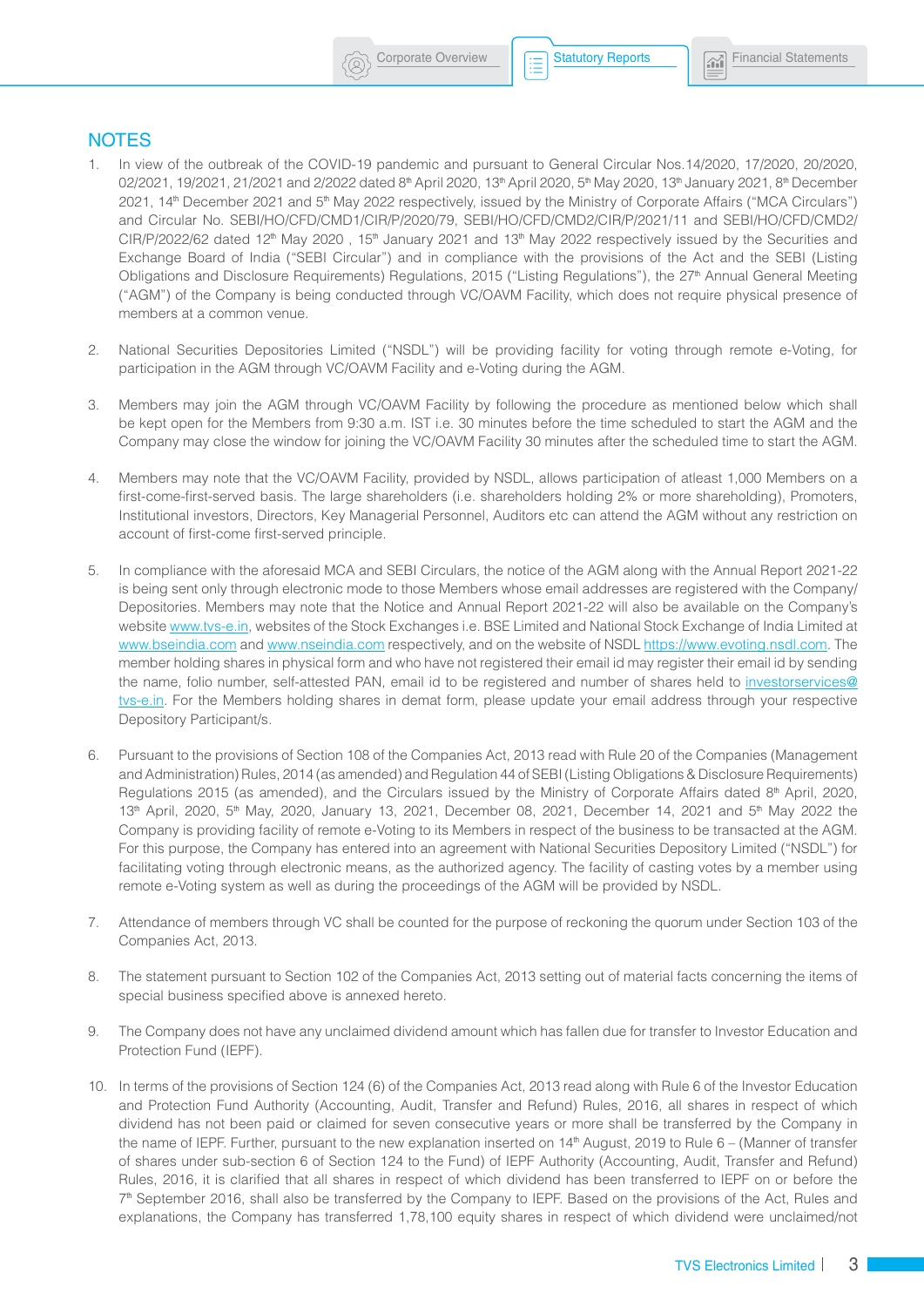

paid for a period of seven consecutive years or more. The statement containing the details of name, address, folio number/Demat Account number and number of shares that has been transferred is made available in the Company's website viz., [www.tvs-e.in](http://www.tvs-e.in) for information and necessary action by the shareholders.

In case the concerned shareholders wish to claim the shares that has been transferred to the IEPF, a separate application has to be made to the IEPF Authority in Form IEPF – 5, as prescribed in Rule 7 of the Rules and the same is available at IEPF website ([www.iepf.gov.in\)](http://www.iepf.gov.in).

- 11. The Members may note that on account of the amendment made to the SEBI (Listing Obligations and Disclosure Requirements) Regulations, 2015 , the Company shall not entertain the request for registration of physical transfer of shares on or after 31<sup>st</sup> March, 2019. Hence, Members holding shares in physical form, in their own interest, are requested to dematerialise the shares to avail the benefits of electronic holding as well as trading.
- 12. SEBI vide its notification dated January 24, 2022 has mandated that all requests for transfer of securities including transmission and transposition requests shall be processed only in dematerialized form. In view of the same and to eliminate all risks associated with physical shares and avail various benefits of dematerialisation, Members are advised to dematerialise the shares held by them in physical form.
- 13. Members holding shares in physical form are requested to register their email id for receiving electronic copy of the Annual Report and also notify immediately any change in their address/E-mail address to the Company/its Share Transfer Agents through form ISR 1 available at the website of the Company <https://www.tvs-e.in/investor-relations/>
- 14. Members holding shares in electronic form are requested to advice change of address/E-mail address to their Depository Participants. Members holding shares in demat form are hereby informed that bank particulars registered with their respective Depository Participants, with whom they maintain their demat accounts, are used by the Company for the payment of dividend. The Company or its Registrar cannot act on any request received directly from the Members holding shares in demat form for any change of bank particulars. Such changes are to be intimated only to the Depository Participants of the Members. Members holding shares in demat form are requested to intimate any change in their address and / or bank mandate immediately to their Depository Participants.
- 15. Corporate members intending to make their authorised representatives to attend the Meeting through VC are requested to send to the Company a certified copy of the Board Resolution authorising their representative to attend and vote on their behalf at the Meeting held through VC.
- 16. The Notice of the Annual General Meeting and the Annual Report will be available on the Company's website [www.](http://www.tvs-e.in) tys-e.in. The members who wish to inspect any of the relevant documents referred to in the accompanying notice may send the request to the Company by email on or before 28<sup>th</sup> June, 2022 till 5.00 pm, and Company will provide such documents through email.
- 17. As per the provisions of Companies Act, 2013, nomination facility is available for members holding shares in physical form. The nomination forms can be obtained from the Company's Share Transfer Agents. In respect of members holding shares in electronic form, the forms may be obtained from the Depository Participant with whom they are maintaining their demat account.
- 18. The Securities and Exchange Board of India (SEBI) vide its circular dated 20<sup>th</sup> April, 2018 has mandated registration of **Permanent Account Number (PAN) and Bank Account Details for all securities holders**. Members holding shares in physical form are therefore, requested to submit their PAN and Bank Account Details to Company's Share Transfer Agents by sending a duly signed letter along with self-attested copy of PAN Card and original cancelled cheque. The original cancelled cheque should bear the name of the Member printed on it. In alternative Members are requested to submit a copy of bank passbook / statement attested by the bank. Members holding shares in demat form are requested to submit the aforesaid information to their respective Depository Participant.
- 19. SEBI vide its circulars No. SEBI/HO/MIRSD/MIRSD\_RTAMB/P/CIR/2021/655 dated November 3, 2021 and No. SEBI/HO/ MIRSD/MIRSD\_RTAMB/P/CIR/2021/687 dated December 14, 2021 on Common and Simplified Norms for processing investor's service request by RTAs and norms for furnishing PAN, KYC details and Nomination and such other requests for all shareholders holding physical securities. The relevant Forms for registering/changing KYC details and Nomination viz., Forms ISR-1, ISR-2, ISR-3, SH-13, SH-14 are available on our RTA's website at [https://www.integratedindia.in/](https://www.integratedindia.in/Corporate_Container.aspx) [Corporate\\_Container.aspx.](https://www.integratedindia.in/Corporate_Container.aspx) click the link and go to "RTA/STA" and then download the forms. The aforesaid forms are also available in Company's Website at <https://www.tvs-e.in/investor-relations>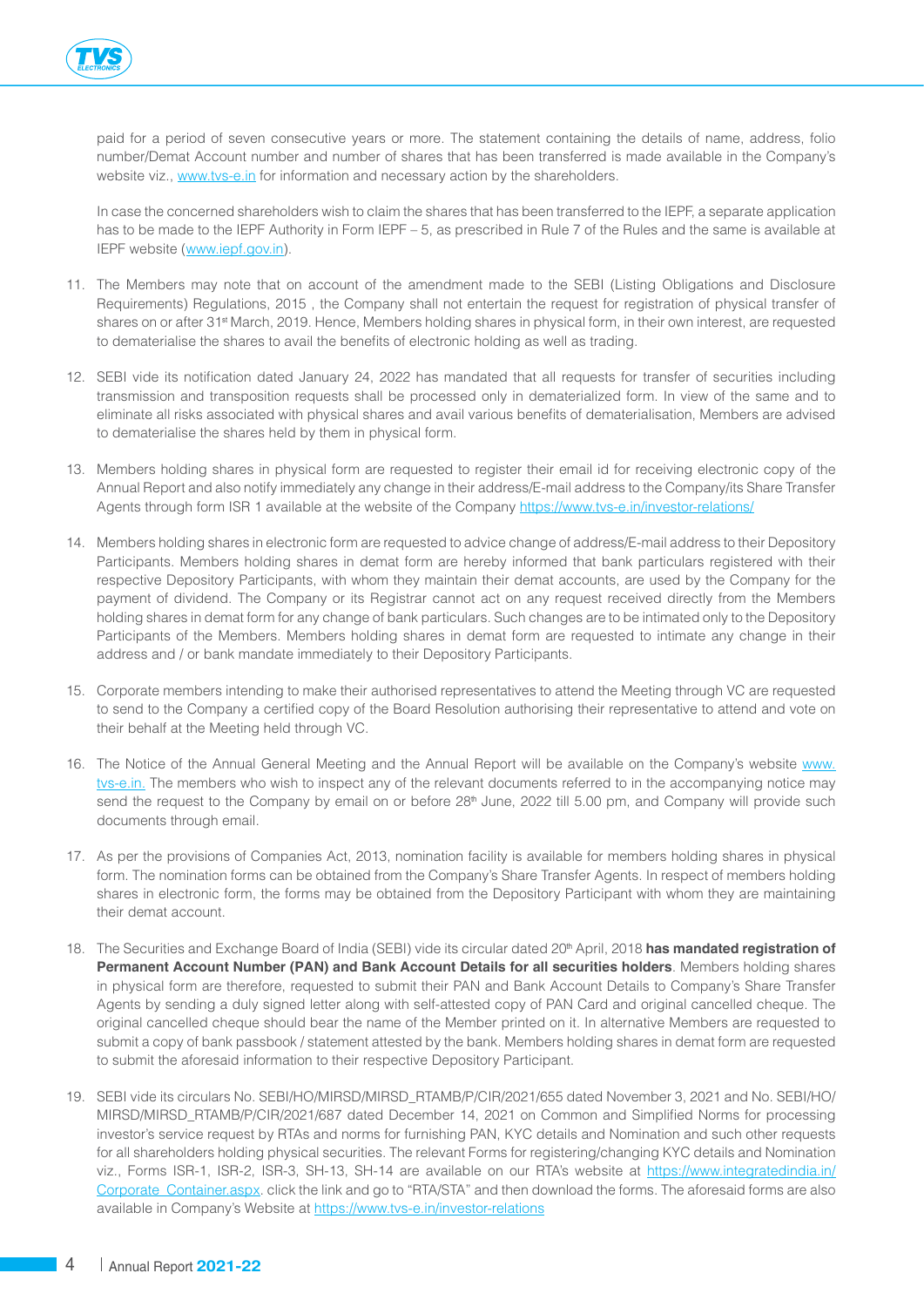# INSTRUCTIONS FOR MEMBERS FOR ATTENDING THE AGM THROUGH VC/OAVM ARE AS UNDER:

- i. Member will be provided with a facility to attend the AGM through VC/OAVM through the NSDL e-Voting system. Members may access by following the steps mentioned above for **Access to NSDL e-Voting system**. After successful login, you can see link of "VC/OAVM link" placed under **"Join General meeting**" menu against company name. You are requested to click on VC/OAVM link placed under Join General Meeting menu. The link for VC/OAVM will be available in Shareholder/Member login where the EVEN of Company will be displayed. Please note that the members who do not have the User ID and Password for e-Voting or have forgotten the User ID and Password may retrieve the same by following the remote e-Voting instructions mentioned in the notice to avoid last minute rush.
- ii. Members are encouraged to join the Meeting through Laptops for better experience.
- iii. Further Members will be required to allow Camera and use Internet with a good speed to avoid any disturbance during the meeting.
- iv. Please note that Participants Connecting from Mobile Devices or Tablets or through Laptop connecting via Mobile Hotspot may experience Audio/Video loss due to Fluctuation in their respective network. It is therefore recommended to use Stable Wi-Fi or LAN Connection to mitigate any kind of aforesaid glitches.
- v. As the AGM is being conducted through VC / OAVM, for the smooth conduct of proceedings of the AGM, Members are encouraged to express their views / send their queries in advance mentioning their name, demat account number / folio number, email id, mobile number to [tvseagm@tvs-e.in](mailto:tvseagm@tvs-e.in). Questions / queries received by the Company till **5.00 p.m. on**  Friday, 24<sup>th</sup> June, 2022 shall only be considered and responded during the AGM.
- vi. Members who would like to express their views or ask questions during the AGM may register themselves as a speaker by sending their request from their registered e-mail address mentioning their Name, DP ID and client ID/ folio number, PAN, mobile number and No. of shares held to [tvseagm@tvs-e.in](mailto:tvseagm@tvs-e.in) from 20<sup>th</sup> June, 2022 (9.00 a.m. IST) to 24<sup>th</sup> June, 2022 (5.00 p.m. IST). Those Members who have registered themselves as a speaker will only be allowed to express their views/ask questions during the AGM. The Company reserves the right to restrict the number of speakers, as appropriate for smooth conduct of the AGM.
- vii. Members who need assistance before or during the AGM, can contact NSDL on [evoting@nsdl.co.in](mailto:evoting@nsdl.co.in)/ contact Ms. Pallavi Mhatre, Manager, toll free - 1800-222-990, 1800 22 4430

#### **20. Remote E-voting facility:**

- (a) In compliance with Regulation 44 of the SEBI (Listing Obligations and Disclosure Requirements) Regulations 2015 and the provisions of Section 108 of the Companies Act, 2013 and Rule 20 of the Companies (Management and Administration) Rules, 2014, the Company provides remote e-voting facility to all the shareholders, through remote e-voting platform of National Securities Depository Limited (NSDL), for voting on all the resolutions to be passed in the 27<sup>th</sup> Annual General Meeting.
- (b) **Voting rights** will be reckoned on the basis of the number of shares registered in the names of the members / beneficial owners **as on the cut-off date** fixed for this purpose, viz., Wednesday, 22<sup>nd</sup> June, 2022. A person who is not a member as on the cut-off date should treat this Notice for information purpose only.
- (c) The Company has appointed Mr. K. Sriram, Partner of M/s. S. Krishnamurthy & Co., Practising Company Secretaries, Chennai as Scrutinizer for conducting the remote e-voting and also the e-voting process during the AGM in a fair and transparent manner.
- (d) **The instructions for remote e-voting are as under:**

The remote e-voting period commences on Sunday, 26<sup>th</sup> June 2022 at 10.00 a.m. and ends on Tuesday, 28<sup>th</sup> **June, 2022 at 5.00 p.m.** During this period, members holding shares as on Wednesday, 22<sup>nd</sup> June, 2022 may cast their votes electronically. Thereafter, the remote e-voting facility will be disabled for voting by NSDL. Once a vote on a resolution is cast by a member, such member will not be allowed to change it subsequently. **Members as on**  the 22<sup>nd</sup> June, 2022 shall only be entitled for availing the Remote E-Voting facility.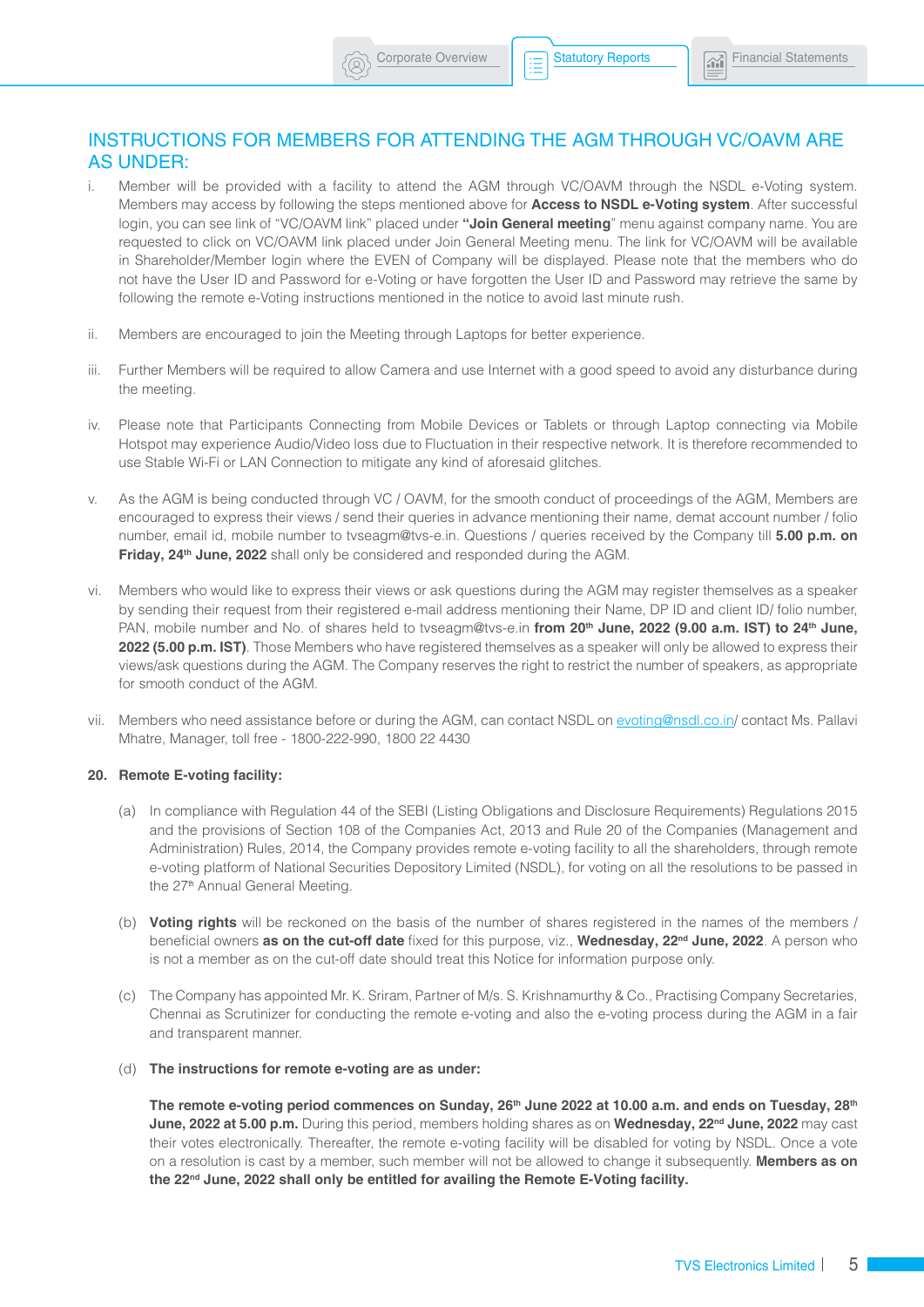

Shareholders who become Members of the Company, after despatch of Notice and hold shares as on 22<sup>nd</sup> June, 2022 may obtain the User ID and Password for e-voting by sending an e-mail, intimating DP ID and Client ID / Folio No. to [srirams@integratedindia.in](mailto:srirams@integratedindia.in), [corpserv@integratedindia.in](mailto:corpserv@integratedindia.in) or Member may send an e-mail request to [evoting@nsdl.co.in.](mailto:evoting@nsdl.co.in)

**Members receiving e-mail from NSDL** (for members who have registered their email Ids with the Company / Depository Participants)

# **Step 1: Access to NSDL e-Voting system**

# **A) Login method for e-Voting and joining virtual meeting for Individual shareholders holding securities in demat mode**

In terms of SEBI circular dated December 9, 2020 on e-Voting facility provided by Listed Companies, Individual shareholders holding securities in demat mode are allowed to vote through their demat account maintained with Depositories and Depository Participants. Shareholders are advised to update their mobile number and email Id in their demat accounts in order to access e-Voting facility.

## **• Login method for Individual shareholders holding securities in demat mode is given below:**

| <b>Type of shareholders</b>                                                  | <b>Login Method</b>                                                                                                                                                                                                                                                                                                                                                                                                                                                                                                                                                                                                                                                                                                                                                                                                                                                            |  |
|------------------------------------------------------------------------------|--------------------------------------------------------------------------------------------------------------------------------------------------------------------------------------------------------------------------------------------------------------------------------------------------------------------------------------------------------------------------------------------------------------------------------------------------------------------------------------------------------------------------------------------------------------------------------------------------------------------------------------------------------------------------------------------------------------------------------------------------------------------------------------------------------------------------------------------------------------------------------|--|
| Individual Shareholders holding 1.<br>securities in demat mode with<br>NSDL. | Existing <b>IDeAS</b> user can visit the e-Services website of NSDL Viz. https://<br>eservices.nsdl.com either on a Personal Computer or on a mobile. On the<br>e-Services home page click on the "Beneficial Owner" icon under "Login"<br>which is available under 'IDeAS' Section, this will prompt you to enter your<br>existing User ID and Password. After successful authentication, you will be<br>able to see e-Voting services under Value added services. Click on "Access to<br>e-Voting" under e-Voting services and you will be able to see e-Voting page.<br>Click on company name or e-Voting service provider i.e. NSDL and you will be<br>re-directed to e-Voting website of NSDL for casting your vote during the remote<br>e-Voting period or joining virtual meeting & voting during the meeting.                                                          |  |
|                                                                              | If you are not registered for IDeAS e-Services, option to register is available at<br>2.<br>https://eservices.nsdl.com. Select "Register Online for IDeAS Portal" or click<br>at https://eservices.nsdl.com/SecureWeb/IdeasDirectReg.jsp                                                                                                                                                                                                                                                                                                                                                                                                                                                                                                                                                                                                                                       |  |
|                                                                              | Visit the e-Voting website of NSDL. Open web browser by typing the following<br>URL: https://www.evoting.nsdl.com/ either on a Personal Computer or on a<br>mobile. Once the home page of e-Voting system is launched, click on the icon<br>"Login" which is available under 'Shareholder/Member' Section. A new screen<br>will open. You will have to enter your User ID (i.e. your sixteen digit demat<br>account number hold with NSDL), Password/OTP and a Verification Code as<br>shown on the screen. After successful authentication, you will be redirected to<br>NSDL Depository site wherein you can see e-Voting page. Click on company<br>name or e-Voting service provider i.e. NSDL and you will be redirected to<br>e-Voting website of NSDL for casting your vote during the remote e-Voting<br>period or joining virtual meeting & voting during the meeting. |  |
|                                                                              | Shareholders/Members can also download NSDL Mobile App "NSDL Speede"<br>4.<br>facility by scanning the QR code mentioned below for seamless voting<br>experience.                                                                                                                                                                                                                                                                                                                                                                                                                                                                                                                                                                                                                                                                                                              |  |
|                                                                              | <b>NSDL Mobile App is available on</b>                                                                                                                                                                                                                                                                                                                                                                                                                                                                                                                                                                                                                                                                                                                                                                                                                                         |  |
|                                                                              | Google Play<br>$\bigstar$ App Store                                                                                                                                                                                                                                                                                                                                                                                                                                                                                                                                                                                                                                                                                                                                                                                                                                            |  |
|                                                                              |                                                                                                                                                                                                                                                                                                                                                                                                                                                                                                                                                                                                                                                                                                                                                                                                                                                                                |  |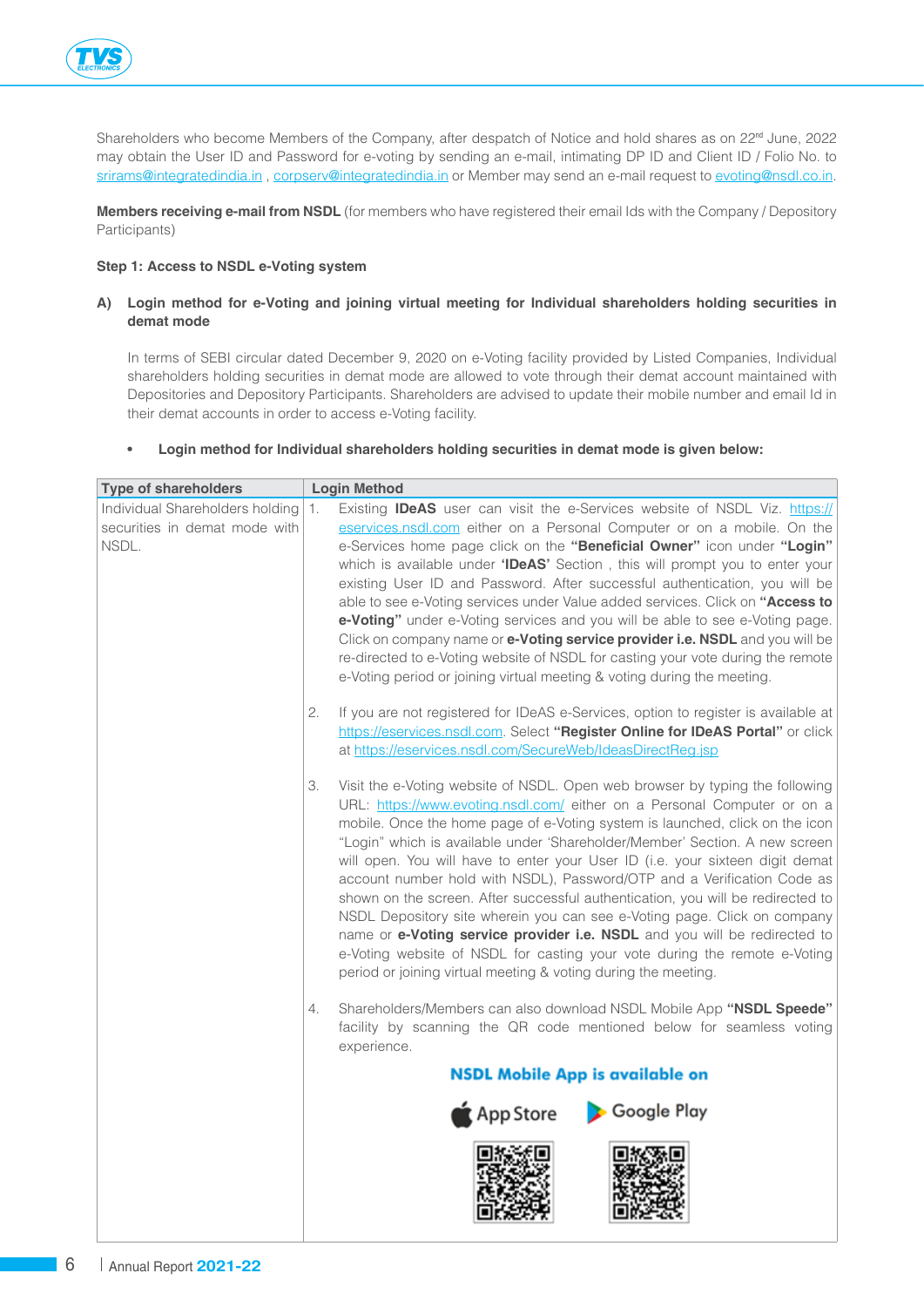



| <b>Type of shareholders</b>                                                                                     | <b>Login Method</b>                                                                                                                                                                                                                                                                                                                                                                                                                                                                                                                                                                                                               |
|-----------------------------------------------------------------------------------------------------------------|-----------------------------------------------------------------------------------------------------------------------------------------------------------------------------------------------------------------------------------------------------------------------------------------------------------------------------------------------------------------------------------------------------------------------------------------------------------------------------------------------------------------------------------------------------------------------------------------------------------------------------------|
| Individual Shareholders holding 1.<br>securities in demat mode with<br><b>CDSL</b>                              | Existing users who have opted for Easi / Easiest, they can login through their<br>user id and password. Option will be made available to reach e-Voting page<br>without any further authentication. The URL for users to login to Easi / Easiest are<br>https://web.cdslindia.com/myeasi/home/login or www.cdslindia.com and click<br>on New System Myeasi.                                                                                                                                                                                                                                                                       |
|                                                                                                                 | After successful login of Easi/Easiest the user will be also able to see the E<br>2.<br>Voting Menu. The Menu will have links of e-Voting service provider i.e. NSDL.<br>Click on <b>NSDL</b> to cast your vote.                                                                                                                                                                                                                                                                                                                                                                                                                  |
|                                                                                                                 | 3.<br>If the user is not registered for Easi/Easiest, option to register is available at<br>https://web.cdslindia.com/myeasi/Registration/EasiRegistration                                                                                                                                                                                                                                                                                                                                                                                                                                                                        |
|                                                                                                                 | Alternatively, the user can directly access e-Voting page by providing demat<br>4.<br>Account Number and PAN No. from a link in www.cdslindia.com home page.<br>The system will authenticate the user by sending OTP on registered Mobile &<br>Email as recorded in the demat Account. After successful authentication, user<br>will be provided links for the respective ESP i.e. <b>NSDL</b> where the e-Voting is in<br>progress.                                                                                                                                                                                              |
| Individual Shareholders<br>(holding securities in demat<br>mode) login through their<br>depository participants | You can also login using the login credentials of your demat account through your<br>Depository Participant registered with NSDL/CDSL for e-Voting facility. upon logging<br>in, you will be able to see e-Voting option. Click on e-Voting option, you will be<br>redirected to NSDL/CDSL Depository site after successful authentication, wherein<br>you can see e-Voting feature. Click on company name or e-Voting service provider<br>i.e. NSDL and you will be redirected to e-Voting website of NSDL for casting your<br>vote during the remote e-Voting period or joining virtual meeting & voting during the<br>meeting. |

**Important note:** Members who are unable to retrieve User ID/ Password are advised to use Forget User ID and Forget Password option available at above mentioned website.

#### **Helpdesk for Individual Shareholders holding securities in demat mode for any technical issues related to login through Depository i.e. NSDL and CDSL.**

| Login type  | <b>Helpdesk details</b>                                                                                            |
|-------------|--------------------------------------------------------------------------------------------------------------------|
|             | Individual Shareholders holding   Members facing any technical issue in login can contact NSDL helpdesk by sending |
|             | securities in demat mode with a request at evoting@nsdl.co.in or call at toll free no.: 1800 1020 990 and 1800 22  |
| <b>NSDL</b> | 44.30                                                                                                              |
|             | Individual Shareholders holding   Members facing any technical issue in login can contact CDSL helpdesk by sending |
|             | securities in demat mode with a request at helpdesk evoting@cdslindia.com or contact at 022-23058738 or 022-       |
| <b>CDSL</b> | 23058542-43                                                                                                        |

## **B) Login Method for e-Voting and joining virtual meeting for shareholders other than Individual shareholders holding securities in demat mode and shareholders holding securities in physical mode.**

- 1. Visit the e-Voting website of NSDL. Open web browser by typing the following URL: <https://www.evoting.nsdl.com/> either on a Personal Computer or on a mobile.
- 2. Once the home page of e-Voting system is launched, click on the icon "Login" which is available under 'Shareholder/ Member' section.
- 3. A new screen will open. You will have to enter your User ID, your Password/OTP and a Verification Code as shown on the screen.

Alternatively, if you are registered for NSDL eservices i.e. IDEAS, you can log-in at <https://eservices.nsdl.com/>with your existing IDEAS login. Once you log-in to NSDL eservices after using your log-in credentials, click on e-Voting and you can proceed to Step 2 i.e. Cast your vote electronically.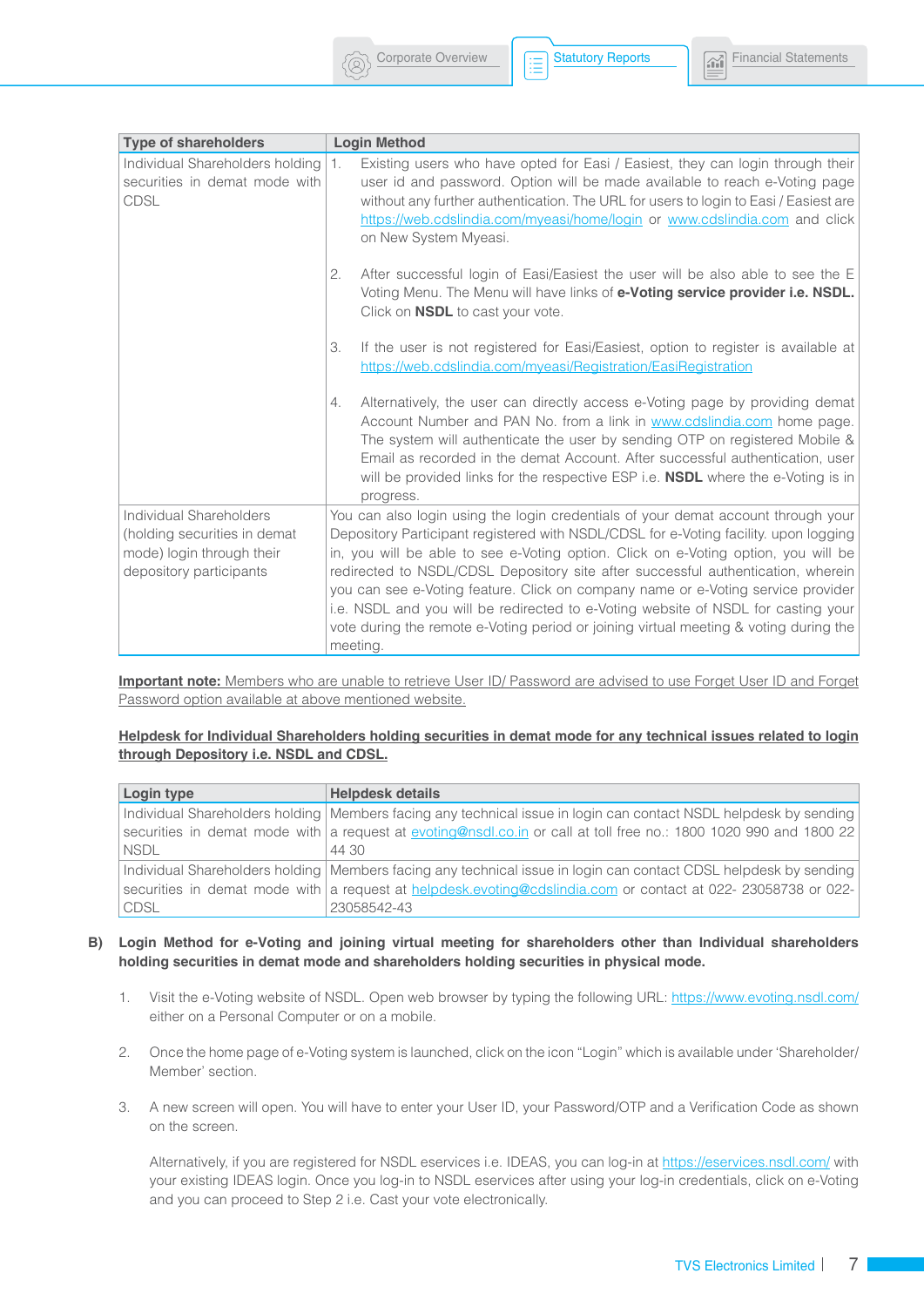

4. Your User ID details are given below :

| Manner of holding shares i.e. Demat (NSDL or CDSL) Your User ID is:<br>or Physical |                                                                                                            |                                                                                                           |  |
|------------------------------------------------------------------------------------|------------------------------------------------------------------------------------------------------------|-----------------------------------------------------------------------------------------------------------|--|
| a)                                                                                 | For Members who hold shares in demat account 8 Character DP ID followed by 8 Digit Client ID<br>with NSDL. |                                                                                                           |  |
|                                                                                    |                                                                                                            | For example if your DP ID is IN300*** and Client ID is<br>12****** then your user ID is IN300***12******. |  |
| b)                                                                                 | For Members who hold shares in demat account 16 Digit Beneficiary ID<br>with CDSL.                         |                                                                                                           |  |
|                                                                                    |                                                                                                            | For example if your Beneficiary ID is 12*************** then<br>your user ID is 12**************          |  |
| $\circ$ )                                                                          | For Members holding shares in Physical Form.                                                               | EVEN Number followed by Folio Number registered with<br>the company                                       |  |
|                                                                                    |                                                                                                            | For example if folio number is 001*** and EVEN is<br>101456 then user ID is 101456001***                  |  |

- 5. Password details for shareholders other than Individual shareholders are given below
	- a. If you are already registered for e-Voting, then you can user your existing password to login and cast your vote.
	- b. If you are using NSDL e-Voting system for the first time, you will need to retrieve the 'initial password' which was communicated to you. Once you retrieve your 'initial password', you need to enter the 'initial password' and the system will force you to change your password.
	- c. How to retrieve your 'initial password'?
		- 1. If your email ID is registered in your demat account or with the company, your 'initial password' is communicated to you on your email ID. Trace the email sent to you from NSDL from your mailbox. Open the email and open the attachment i.e. a .pdf file. Open the .pdf file. The password to open the .pdf file is your 8 digit client ID for NSDL account, last 8 digits of client ID for CDSL account or folio number for shares held in physical form. The .pdf file contains your 'User ID' and your 'initial password'.
		- 2. If your email ID is not registered, please follow steps mentioned below in process **for those shareholders whose email ids are not registered.**
- 6. If you are unable to retrieve or have not received the "Initial password" or have forgotten your password:
	- a) Click on **"Forgot User Details/Password?"**(If you are holding shares in your demat account with NSDL or CDSL) option available on [www.evoting.nsdl.com](http://www.evoting.nsdl.com).
	- b) **Physical User Reset Password?"** (If you are holding shares in physical mode) option available on [www.](http://www.evoting.nsdl.com) [evoting.nsdl.com](http://www.evoting.nsdl.com).
	- c) If you are still unable to get the password by aforesaid two options, you can send a request at [evoting@nsdl.](mailto:evoting@nsdl.co.in) [co.in](mailto:evoting@nsdl.co.in) mentioning your demat account number/folio number, your PAN, your name and your registered address etc.
	- d) Members can also use the OTP (One Time Password) based login for casting the votes on the e-Voting system of NSDL.
- 7. After entering your password, tick on Agree to "Terms and Conditions" by selecting on the check box.
- 8. Now, you will have to click on "Login" button
- 9. After you click on the "Login" button, Home page of e-Voting will open.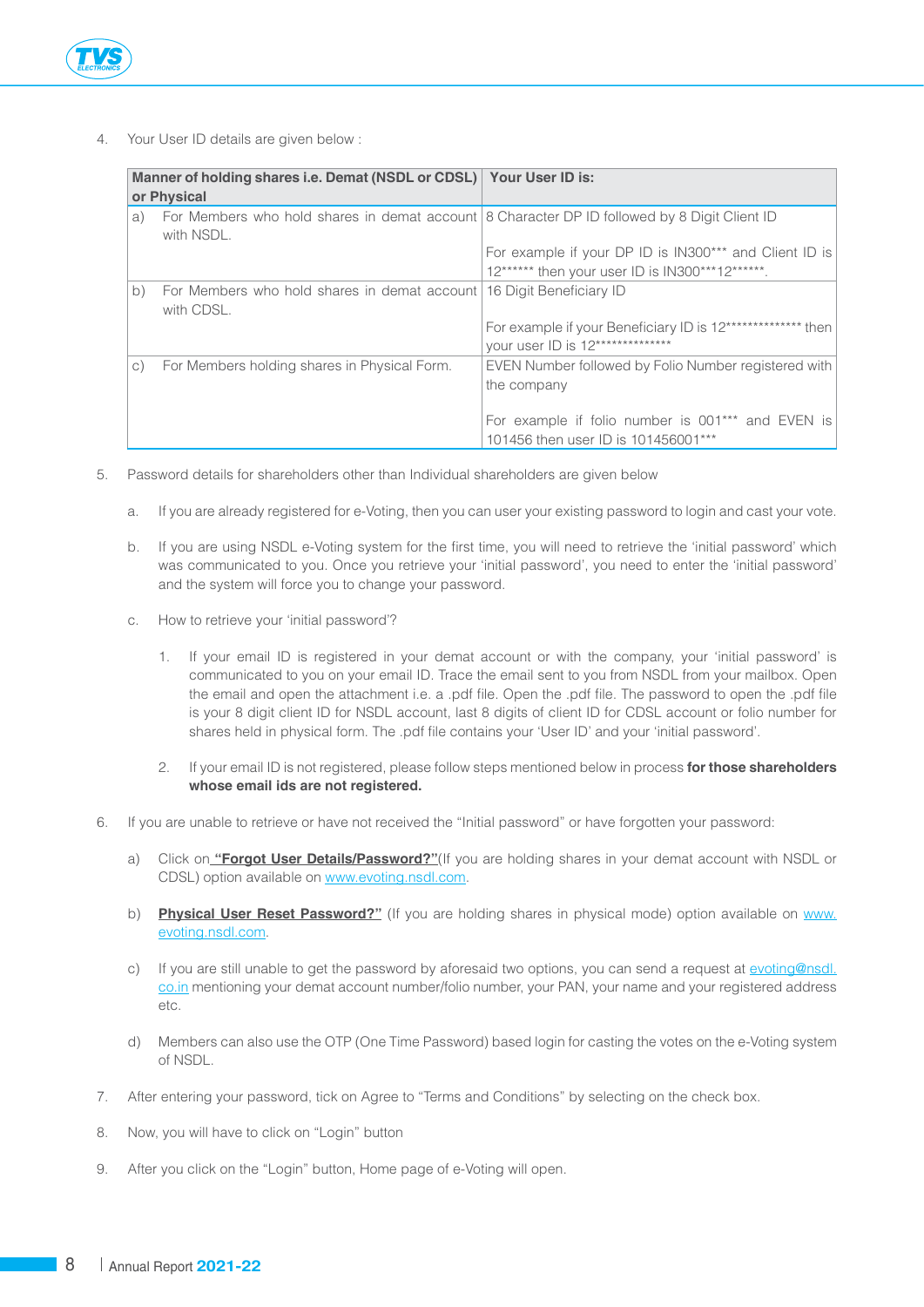### **Step 2: Cast your vote electronically and join General Meeting on NSDL e-Voting system.**

After successful login, by following the Step 1, you will be able to see all the companies "EVEN" **(E-Voting Event Number)** in which you are holding shares and whose voting cycle and General Meeting is in active status:

- i. Select "EVEN" of TVS Electronics Limited
- ii. Cast your vote and select "Submit" and "Confirm" when prompted.
- iii. Now you are ready for e-Voting as the Voting page opens
- iv. Cast your vote by selecting appropriate options i.e. assent or dissent, verify/modify the number of shares for which you wish to cast your vote and click on "Submit" and also "Confirm" when prompted
- v. Upon confirmation, the message "Vote cast successfully" will be displayed.
- vi. You can also take the printout of the votes cast by you by clicking on the print option on the confirmation page.
- vii. Once the member has voted on the resolution, such member will not be allowed to modify their vote, subsequently.

#### **General Guidelines for Shareholders:**

- 1. Institutions members (i.e other than individuals, HUF, NRI, etc) are required to send scanned copy (PDF/JPG Format) of the relevant Board Resolution/Authority Letter etc. together with the attested specimen signature of the duly authorised signatory(ies), who are authorized to vote, to the Scrutinizer through email: [sriram.krishnamurthy@](mailto:sriram.krishnamurthy@rediffmail.com) [rediffmail.com](mailto:sriram.krishnamurthy@rediffmail.com) with a copy marked to [evoting@nsdl.co.in](mailto:evoting@nsdl.co.in) and [srirams@inegratedindia.in](mailto:srirams@inegratedindia.in) , [corpserv@integratedindia.](mailto:corpserv@integratedindia.in) [in](mailto:corpserv@integratedindia.in), [investorservices@tvs-e.in](mailto:investorservices@tvs-e.in). Institutional members (i.e. other than individuals, HUF, NRI etc.) can also upload their Board Resolution / Power of Attorney / Authority Letter etc. by clicking on **"Upload Board Resolution / Authority Letter"** displayed under **"e-Voting"** tab in their login.
- 2. It is strongly recommended not to share your password with any other person and take utmost care to keep your password confidential. Login to the e-voting website will be disabled upon five unsuccessful attempts to key in the correct password. In such an event, you will need to go through the "Forgot User Details/Password?" or "Physical User Reset Password?" option available on [www.evoting.nsdl.com](http://www.evoting.nsdl.com) to reset the password.
- 3. In case of any queries, you may refer the Frequently Asked Questions (FAQs) for Shareholders and e-voting user manual for Shareholders available at the download section of [www.evoting.nsdl.com](http://www.evoting.nsdl.com) or call on toll free no.: 1800 1020 990 and 1800 22 44 30 or send a request to **(Ms. Pallavi Mhatre)** at [evoting@nsdl.co.in](mailto:evoting@nsdl.co.in)

## **21. Process for those Members whose email ids are not registered for procuring user id and password and registration of email ids for e-Voting on the resolutions set out in this Notice:**

- (a) Those Members, who hold shares in physical form or who have not registered their email address with the Company and who wish to participate in the AGM or cast their vote through remote e-Voting or through the e-Voting system during the meeting, may obtain the login ID and password by sending scanned copy of: i) a signed request letter mentioning your name, folio number and complete address; ii) scanned copy of the share certificate (front and back) and iii) self-attested scanned copy of the PAN Card and AADHAR in support of the address of the Member as registered with the Company; to the email address of the Company [investorservices@tvs-e.in](mailto:investorservices@tvs-e.in).
- (b) In case shares are held in demat mode, Members may obtain the login ID and password by sending scanned copy of (i) a signed request letter mentioning your name, DP ID-Client ID (16 digit DP ID + Client ID or 16 digit beneficiary ID); (ii) Client master or Consolidated Account statement; and (iii) self-attested scanned copy of the PAN Card and AADHAR, to the email address of the Company [investorservices@tvs-e.in.](mailto:investorservices@tvs-e.in)

If you are an Individual shareholders holding securities in demat mode, you are requested to refer to the login method explained at step 1 **(A)** i.e. **Login method for e-Voting and joining virtual meeting for Individual shareholders holding securities in demat mode.**

(c) Alternatively shareholder/members may send a request to [evoting@nsdl.co.in](mailto:evoting@nsdl.co.in) for procuring user id and password for e-voting by providing above mentioned documents.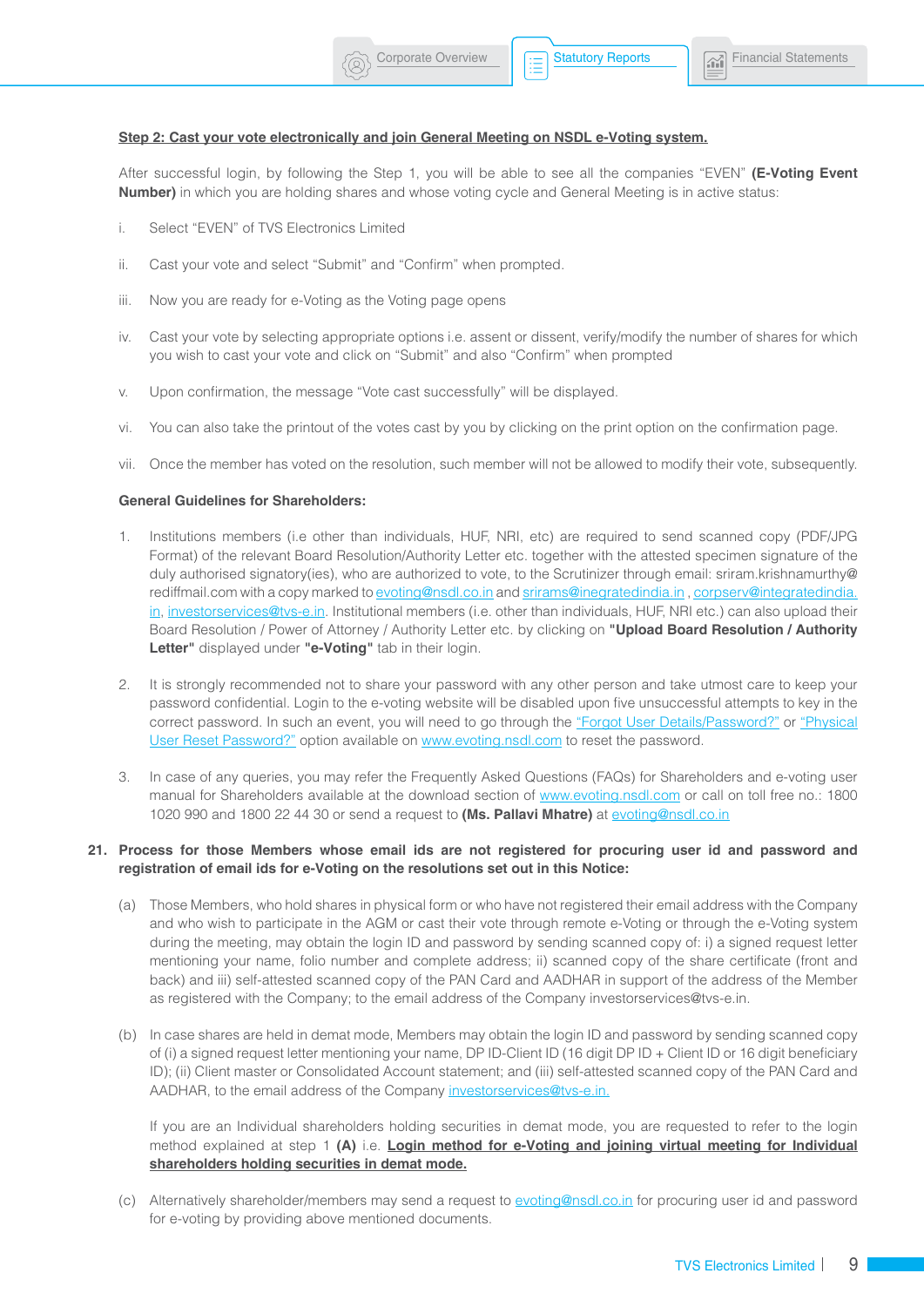

- (d) In terms of SEBI circular dated 9<sup>th</sup> December, 2020 on e-Voting facility provided by Listed Companies, Individual shareholders holding securities in demat mode are allowed to vote through their demat account maintained with Depositories and Depository Participants. Shareholders are required to update their mobile number and email ID correctly in their demat account in order to access e-Voting facility.
- (e) The members attending the meeting who have not already cast their vote through remote e-voting, shall be able to exercise their voting rights through electronic mode during the meeting. The members who have already cast their vote through remote e-voting can attend the meeting but shall not be entitled to cast their vote again during the meeting. In terms of Regulation 39(4) of SEBI (Listing Obligations and Disclosure Requirements) Regulations, 2015, voting rights on shares lying in the Unclaimed Shares Suspense account, shall remain frozen till the rightful owner claims the shares.
- (f) The Scrutinizer will submit his report on the remote e-voting and voting at the meeting to the Chairman or Company Secretary or any other authorised Director, who will declare the result of the voting within 2 working days from the conclusion of the AGM.
- (g) The result of the voting with details of the number of votes cast for and against each resolution, invalid votes and whether the resolution has been carried or not shall be displayed on the notice board of the Company at its Registered Office and at the Administrative Office. Further, the results of the voting along with the Scrutinizer's Report shall also be placed on the Company's website [www.tvs-e.in](http://www.tvs-e.in) and on the website of the NSDL and also communicated to the Stock Exchanges.
- (h) In case of any queries, members may contact the Company at [investorservices@tvs-e.in,](mailto:investorservices@tvs-e.in) or [srirams@integratedindia.](mailto:srirams@integratedindia.in) [in](mailto:srirams@integratedindia.in), [corpserv@integratedindia.in](mailto:corpserv@integratedindia.in)

# **22. Instructions for members for E-Voting on the day of the meeting:-**

- I. The procedure for e-Voting on the day of the AGM is same as the instructions mentioned above for remote e-voting.
- II. Only those Members/ shareholders, who will be present in the AGM through VC/OAVM facility and have not casted their vote on the Resolutions through remote e-Voting and are otherwise not barred from doing so, shall be eligible to vote through e-Voting system in the AGM.
- III. Members who have voted through Remote e-Voting will be eligible to attend the AGM. However, they will not be eligible to vote at the AGM.
- IV. The details of the person who may be contacted for any grievances connected with the facility for e-Voting on the day of the AGM shall be the same person mentioned for Remote e-voting.
- 23. The profile of Director as per Regulation 36(3) of the SEBI (Listing Obligations and Disclosure Requirements) Regulations, 2015 and Secretarial Standards on General Meetings issued by the Institute of Company Secretaries of India, in respect of Director seeking reappointment at this AGM forms integral part of the Notice. The Director had furnished the requisite consent and declarations.
- 24. Since the AGM shall be conducted through VC / OAVM, the route map, Proxy Form and Attendance Slip are not annexed to this Notice.

By Order of the Board

Registered Office: 249-A, Ambujammal Street, Off TTK Road, Alwarpet, Chennai-600018

Srilalitha Gopal Chennai Managing Director Chennai Managing Director Chennai Managing Director Chennai Managing Director 14th May 2022 DIN: 02329790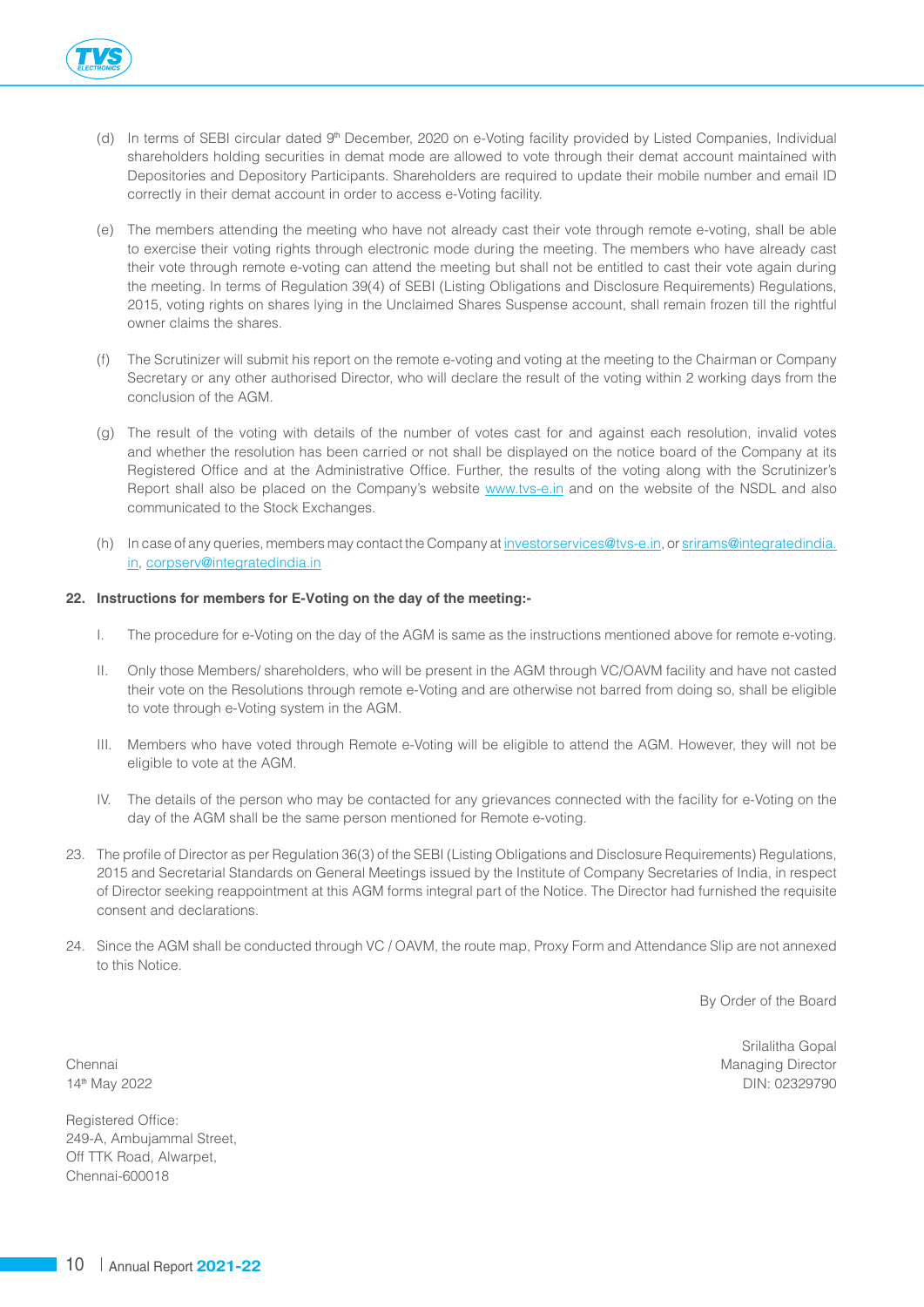Statement of material facts pursuant to Section 102 of the Companies Act, 2013 and Additional information on director recommended for appointment / reappointment as required under Regulation 36 of SEBI (Listing Obligations and Disclosure Requirements) Regulations, 2015 and Secretarial Standards on General Meetings issued by the Institute of Company Secretaries of India.

**The following Statement sets out all material facts relating to the Businesses mentioned in the accompanying Notice:**

#### Item 3:

This explanatory statement is in terms of Regulation 36(5) of the SEBI (Listing Obligations and Disclosure Requirements) Regulations, 2015 ("SEBI Listing Regulations").

M/s Deloitte Haskins & Sells, Chartered Accountants (FRN: 008072S) were appointed as the Statutory Auditors of the Company at the 22<sup>nd</sup> Annual General Meeting of the Company held on 30<sup>th</sup> June 2017, for a period of 5 years to hold office up to the conclusion of the 27<sup>th</sup> Annual General Meeting.

As part of the best practices followed in order to rotate the auditors, the Board of Directors of the Company at its meeting held on 14<sup>th</sup> May, 2022, based on the recommendation of the Audit Committee, evaluated the profiles of few audit firms, including the eligibility & independence criteria and proposed the appointment of M/s Guru & Jana, Chartered Accountants, Bangalore (FRN: 006826S) as the Statutory Auditors of the Company to hold the office for the First term of 5 consecutive years from the conclusion of 27<sup>th</sup> Annual General Meeting till the conclusion of 32<sup>nd</sup> Annual General Meeting at a remuneration of ₹ 15 Lakhs per annum, plus reimbursement of out of pocket expenses and other applicable taxes. There is no increase in the fee payable to the proposed auditor from that paid to the outgoing auditor.

The Company has received consent letter and eligibility certificate fromM/s Guru &Jana, Chartered Accountants(FRN:006826S)to act as statutory auditors of the Company along with the confirmation that, their appointment, if made, shall be in accordance with the conditions as may be prescribed under the Companies Act 2013.

#### **Brief Profile of M/s. Guru & Jana, Chartered Accountants:**

M/s. Guru & Jana , Chartered Accountants ('the firm ') was founded in 2003 as a partnership firm having Firm Registration No. as 006826S. M/s. Guru & Jana is headquartered at No 41, Patalamma Temple Street, Near South End Circle, Basavanagudi, Bangalore 560004 and with branch offices at Hyderabad, Pune and Mysore.

M/s. Guru & Jana provides umbrella of services which includes Audit & Assurance, Tax and Regulatory, Corporate Law and Consulting. M/s Guru &Jana, is spearheaded by a management team of 12 partners and has over 400 staff including 96 professionals.

M/s Guru &Jana, embarked on an exceptional journey to be amongst the 'Top 20 CA Firms in India' by 2020 & has not looked back since. Global Thought Leadership Awardee in 2015 & being 'First in a Billion' in 2013 as premier tax return filers of the year across country, M/s Guru &Jana has built a strong culture of authenticity & accountability.

None of the Directors or Key Managerial Personnel and / or their relatives has any concern or interest, financial or otherwise in this item of business.

The Board of Directors recommends the ordinary resolution as set out at item no.3 of the Notice for approval by the members.

#### Item No. 4:

The Board of Directors of the Company, on the recommendation of the Audit Committee, at its meeting held on 14th May, 2022, approved the appointment of Mr. P Raju Iyer, Cost Accountant (Membership No. 6987) as Cost Auditor of the Company, in terms of Section 148 of the Companies Act, 2013 and fixed a sum of  $\bar{\tau}$  1.50 Lakhs plus applicable taxes and reimbursement of out of pocket expenses, as remuneration payable to him, for the financial year 2022-23. In terms of the provisions of Section 148(3) of the Companies Act, 2013 read with Rule 14 of the Companies (Audit and Auditors) Rules, 2014, the remuneration payable to the Cost Auditor is required to be approved by the Members of the Company. Accordingly, consent of the Members is sought for the remuneration payable to the Cost Auditors.

None of the Directors or Key Managerial Personnel and / or their relatives has any concern or interest, financial or otherwise in this item of business.

The Board of Directors recommends the ordinary resolution as set out at item no.4 of the Notice for approval by the members.

#### Item No. 5:

Mrs. Srilalitha Gopal, was appointed as director on 10<sup>th</sup> November 2011 and subsequently she was appointed as Managing director of the Company for a period of 5 Years with effect from 11<sup>th</sup> May 2018 on a remuneration of  $\bar{\tau}$  1.5 Crores p.a.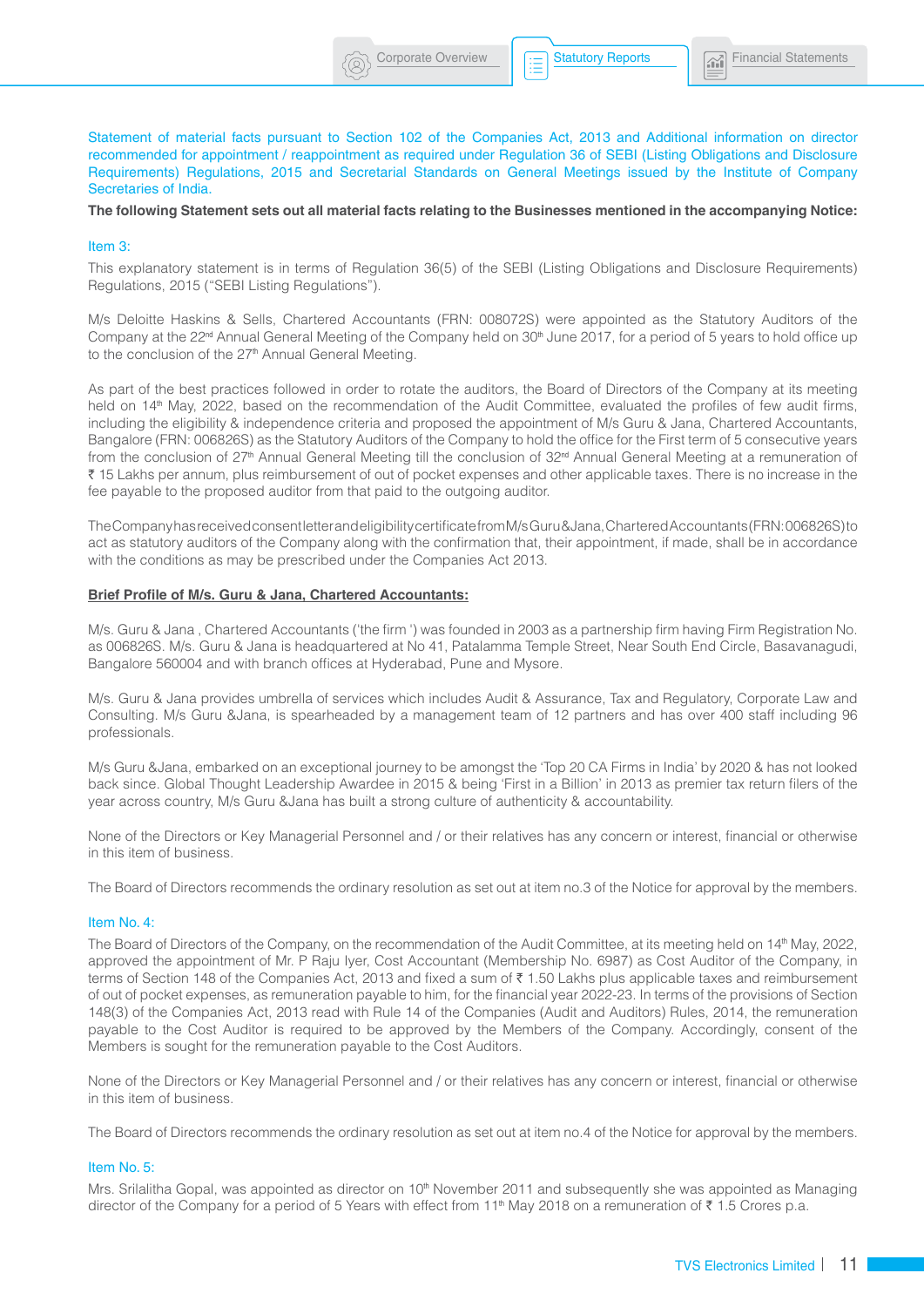

Under the leadership of Mrs. Srilalitha Gopal, Managing Director, the Company has strengthened its Products & Solutions vertical on the back of continuous product innovation and portfolio diversification and also expanded the reach of its Customer Support Services vertical to 490 districts covering around 19000 pin codes. During the outbreak of Covid-19 pandemic, the Company proactively framed business continuity plan to ensure production and continuity of Customer Support Services. Given the importance of the cash flow, the Company developed a robust treasury plan for cash management and took various initiatives to manage & expedite receivables and optimize the inventory holding to manage working capital requirement which has helped the Company to increase its cash position from  $\bar{\tau}$  2402 lakhs (FY 2020-21) to  $\bar{\tau}$ 4400 lakhs (FY 2021-22).

The Company's resilience in the face of the second and third wave of the pandemic during the FY 2021-22 is the testimony to the swift measures undertaken by the Company and the strength of its business continuity plan and business model. During the year, the Company recorded revenue of  $\overline{30,792}$  lakhs for the FY 2021-22 as compared to 22,460 lakhs in FY 2020-21 and posted PBT of ₹ 2082 lakhs in FY 2021-22 as compared to ₹94 lakhs in FY 2020-21. This in turn increased the EPS as ₹8.10 for the FY 2021-22 as compared to  $\overline{z}0.41$  for the FY 2020-21. Considering the results, the Company has already declared an interim dividend @ 20%. Further, the Company has recruited new talents and has a strong training and development system to gear up for growth.

Considering the contribution of Mrs Srilalitha Gopal and the progress made by the Company under her leadership and guidance, based on the recommendation of Nomination and Remuneration Committee, the Board at its meeting held on 14<sup>th</sup> May 2022 approved to increase the remuneration of Mrs. Srilalitha Gopal from ₹ 1.5 Crores p.a. to ₹ 2 Crores p.a. with effect from 11<sup>th</sup> May 2022 up to 10<sup>th</sup> May 2023, subject to the approval of shareholders in the 27<sup>th</sup> Annual General Meeting. All other existing terms and conditions of appointment of Mrs. Srilalitha Gopal passed at the 23<sup>rd</sup> Annual General Meeting shall continue to remain in full force and effect.

None of the Directors or Key Managerial Personnel and / or their relatives has any concern or interest, financial or otherwise, in this item of business, except Mrs. Srilalitha Gopal and Mr. Gopal Srinivasan, Chairman of the Company (spouse).

The Board of Directors recommends the special resolution as set out at item no. 5 of the Notice for approval by the members.

By Order of the Board

Srilalitha Gopal

Chennai Managing Director Chennai Managing Director Number of the Managing Director Number of the Managing Director 14th May 2022 DIN: 02329790

Chennai-600018

Registered Office: 249-A, Ambujammal Street, Off TTK Road, Alwarpet,

12 Annual Report **2021-22**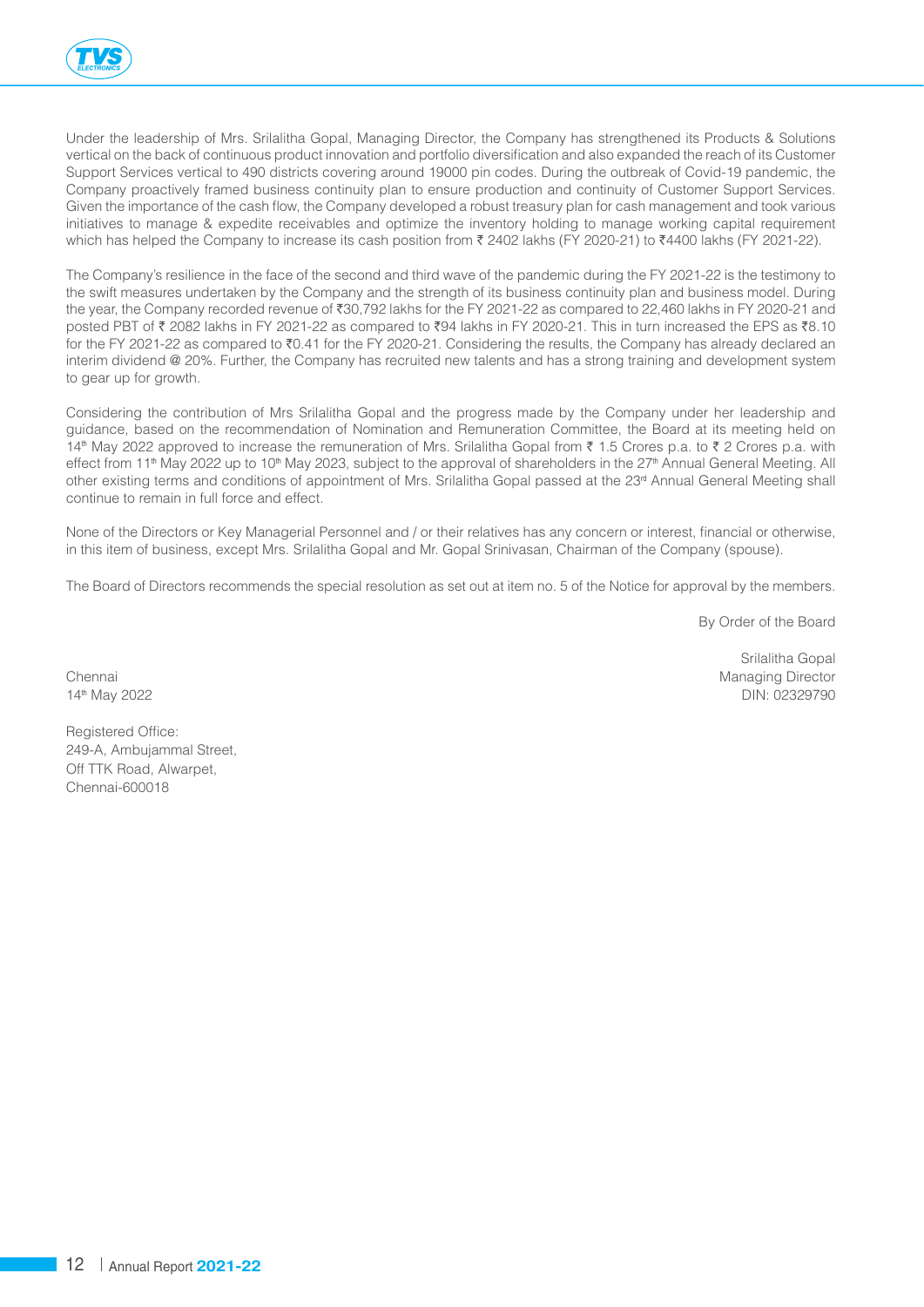# Annexure A to the Explanatory Statement: Encl

# Profiles of Directors:

#### 1. Mr. R S Raghavan (DIN: 00260912)

Mr. R S Raghavan, aged 66 years, a Chartered Accountant, Cost Accountant and Company Secretary, Mr. Raghavan is the Non Executive Non Independent Director of TVS Electronics since 4<sup>th</sup> May 2016.

Raghavan's experience spans corporate finance, business performance, investment, governance, mergers & acquisitions, strategy, fund raising, Investor relations, talent/people management, legal etc.,

A professional with nearly 40 years experience in the manufacturing and financial services Industry like VCPE, NBFC, Wealth management, manufacturing etc., Raghavan brings deep financial experience and significant understanding of business, risk management.

Raghavan is currently the Executive Director of TVS Capital Funds Private Limited, a growth capital Private Equity firm. He is currently in the Boards of some of the group companies. He does not hold any Equity Shares in the Company and has attended all the seven Board Meetings held during the year 2021-22.

He is not related to any of the Directors of the Company. He is not in the Board of any other listed entity. He will be eligible for sitting fee for attending the Board and Committee meetings.

The other directorships / Committee memberships and key managerial positions held by him are given below.

| S. No          | Names of companies / body                               | Nature of interest or concern / | <b>Committee Membership</b>                                                         |  |
|----------------|---------------------------------------------------------|---------------------------------|-------------------------------------------------------------------------------------|--|
|                | corporate                                               | Change in interest or concern   |                                                                                     |  |
|                | Harita Techsery Private Limited                         | Director                        |                                                                                     |  |
| 2              | <b>TVS Capital Funds Private Limited</b>                | Company Secretary               | $\overline{\phantom{a}}$                                                            |  |
| 3              | Chennai Business Consulting<br>Services Private Limited | Director                        | Audit Committee<br><b>Remuneration Committee</b><br>Stakeholders Relationship<br>3. |  |
|                |                                                         |                                 | committee                                                                           |  |
| $\overline{4}$ | <b>TVS Electronics Limited</b>                          | <b>Director</b>                 | Audit Committee<br>Corporate Social<br>2.<br><b>Responsibility Committee</b>        |  |
| 5              | International Money Matters Private<br>Limited          | <b>Director</b>                 |                                                                                     |  |

#### 2. Mrs. Srilalitha Gopal (DIN: 02329790)

Mrs. Srilalitha Gopal, aged 55 years, is an Engineering Graduate in Computer Science from IISc, Bengaluru, has been a Director from 10<sup>th</sup> November 2011. Subsequently, she was appointed as Managing Director of the Company with effect from 11<sup>th</sup> May 2018.

She is the Managing Director of Harita Techserv Private Limited (HTPL) and has an overall experience of 14 years. Her direction has enabled the growth of HTPL and spurred it to become one of the most preferred design engineering and talent services partners, ensuring success for every stakeholder of HTPL. She provides active directional support in the general management and CSR initiatives.

Mrs. Srilalitha Gopal does not hold any Equity Shares in the Company and has attended all the seven Board Meetings held during the year 2021-22.

She is the spouse of Mr. Gopal Srinivasan, Chairman of the Company. She is not in the Board of any other listed Company.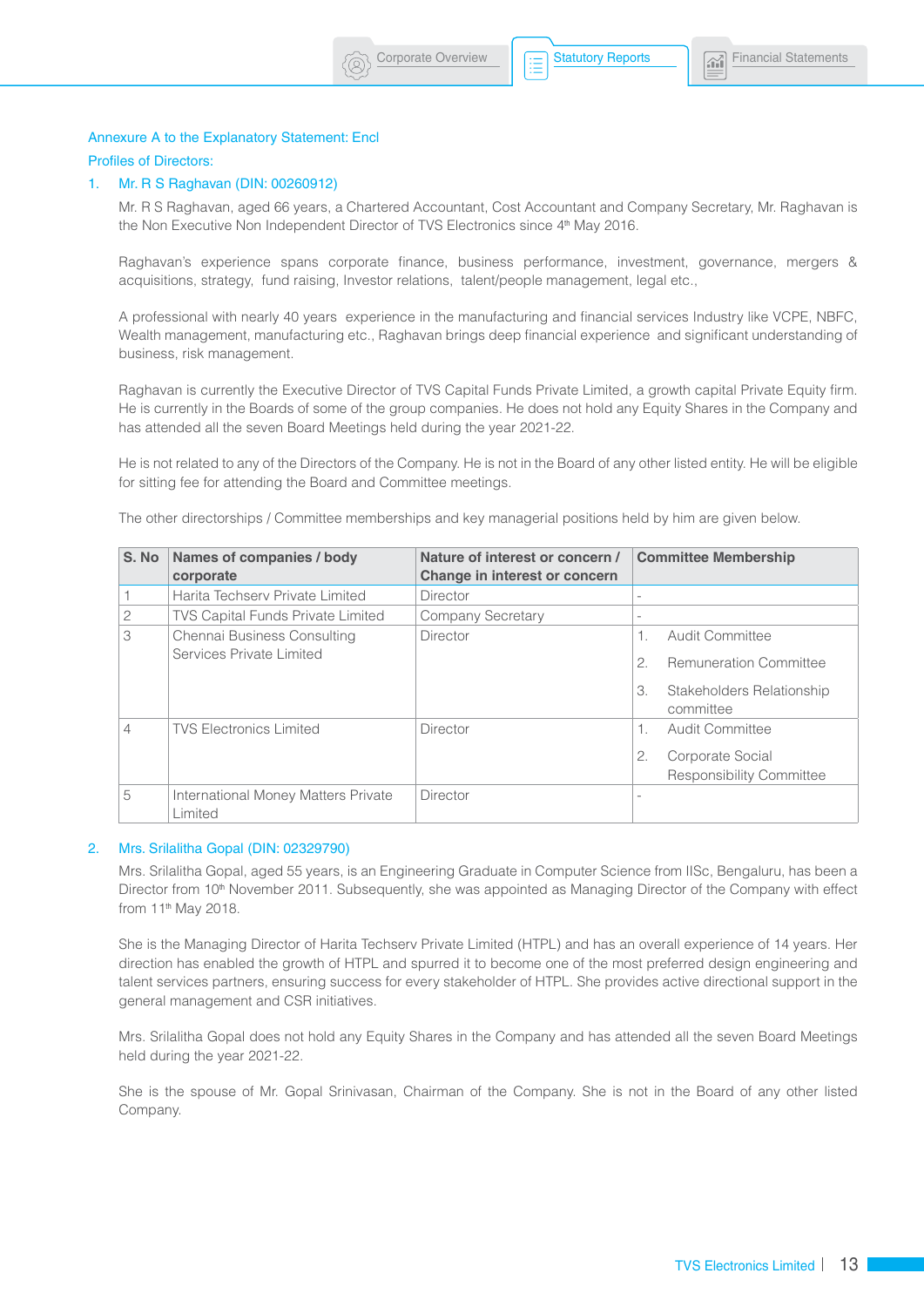

The other directorships held by her are given below.

| S.<br>No.        | Names of companies / body corporate             | Nature of interest or concern<br>/ Change in interest or<br>concern | <b>Committee Membership</b> |
|------------------|-------------------------------------------------|---------------------------------------------------------------------|-----------------------------|
|                  | <b>TVS Electronics Limited</b>                  | <b>Managing Director</b>                                            | Stakeholders' Relationship  |
|                  |                                                 |                                                                     | Committee                   |
| 2.               | Harita Techserv Private Limited                 | Managing Director and                                               |                             |
|                  |                                                 | Member                                                              |                             |
| 3.               | TVS Investments Private Limited (Formerly Known | Director and Member                                                 |                             |
|                  | as Geeyes Family Holdings Private Limited)      |                                                                     |                             |
| $\overline{4}$ . | Harita Srinivasan Private Limited               | Member                                                              |                             |
| 5.               | NextWealth Entrepreneurs Private Limited        | Member                                                              |                             |
| 6.               | Sundharams Private Limited                      | Member                                                              |                             |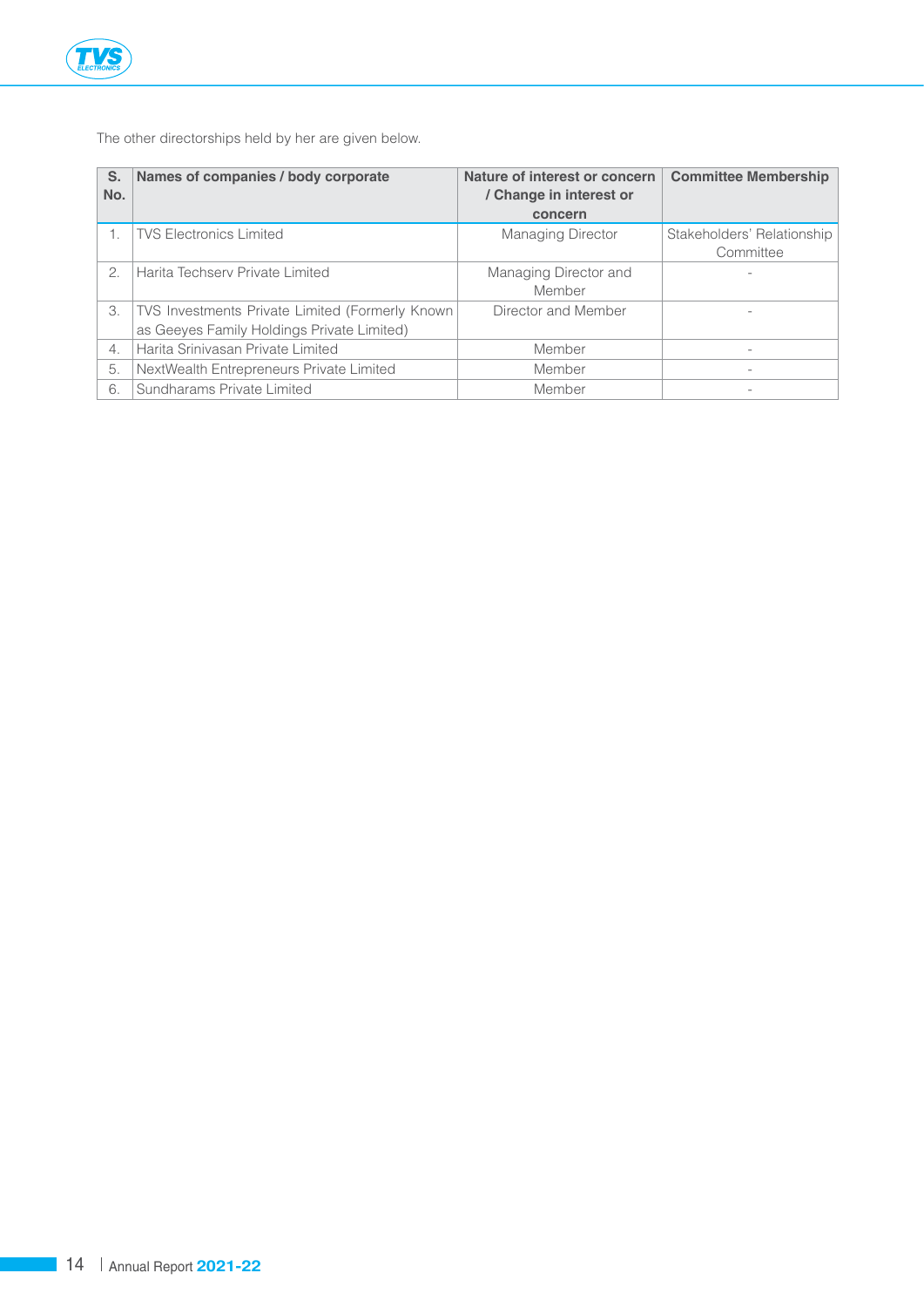# STATEMENT OF INFORMATION REQUIRED UNDER SECTION II, PART II OF SCHEDULE V OF THE COMPANIES ACT, 2013, AND FORMING PART OF EXPLANATORY STATEMENT

 $\left(\textcircled{8}\right)$  Corporate Overview  $\left|\left|\text{Ric} \right|\right|$  Statutory Reports

Statutory Reports

| L      | <b>GENERAL INFORMATION</b>                                                                                                                                                                                                                                                                                                                                              |                                                                                                                                                                                         |           |           |            |
|--------|-------------------------------------------------------------------------------------------------------------------------------------------------------------------------------------------------------------------------------------------------------------------------------------------------------------------------------------------------------------------------|-----------------------------------------------------------------------------------------------------------------------------------------------------------------------------------------|-----------|-----------|------------|
| 1      | Nature of Industry                                                                                                                                                                                                                                                                                                                                                      | Computer Peripherals and IT enabled services                                                                                                                                            |           |           |            |
| 2      | Date or expected date of commencement of<br>commercial production                                                                                                                                                                                                                                                                                                       | Already commenced production 30 years back                                                                                                                                              |           |           |            |
| 3      | In case of new companies, expected date of<br>commencement of activities as per project<br>approved by financial institutions appearing in the<br>prospectus                                                                                                                                                                                                            | Not applicable                                                                                                                                                                          |           |           |            |
| 4      | <b>Financial</b><br>performance<br>based<br>given<br>on                                                                                                                                                                                                                                                                                                                 |                                                                                                                                                                                         |           |           | ₹ In Lakhs |
|        | <b>Indicators</b>                                                                                                                                                                                                                                                                                                                                                       |                                                                                                                                                                                         | 2019-2020 | 2020-2021 | 2021-2022  |
|        |                                                                                                                                                                                                                                                                                                                                                                         | Gross income                                                                                                                                                                            | 25,872    | 22,460    | 30,792     |
|        |                                                                                                                                                                                                                                                                                                                                                                         | Capital employed                                                                                                                                                                        | 9,505     | 8,179     | 9,261      |
|        |                                                                                                                                                                                                                                                                                                                                                                         | Net worth                                                                                                                                                                               | 8,062     | 8,179     | 9,261      |
|        |                                                                                                                                                                                                                                                                                                                                                                         | Profit/(Loss) Before tax                                                                                                                                                                | (2)       | 94        | 2,082      |
|        |                                                                                                                                                                                                                                                                                                                                                                         | Profit/(Loss) After tax                                                                                                                                                                 | 39        | 77        | 1,510      |
|        |                                                                                                                                                                                                                                                                                                                                                                         | Dividends                                                                                                                                                                               | 673       |           | 373        |
| 5      | Foreign investments or collaboration, if any                                                                                                                                                                                                                                                                                                                            | The Company has no foreign investments or collaborations                                                                                                                                |           |           |            |
| Ш      | <b>INFORMATION ABOUT THE APPOINTEE</b>                                                                                                                                                                                                                                                                                                                                  |                                                                                                                                                                                         |           |           |            |
| 1.     | <b>Background Details</b>                                                                                                                                                                                                                                                                                                                                               |                                                                                                                                                                                         |           |           |            |
|        | Mrs. Srilalitha Gopal is an Engineering graduate in Computer Science from IISc, Bangalore. She was appointed as a<br>Director on the Board of Directors of the Company with effect from 10th November 2011. She is the Managing Director<br>of Harita Techserv Private Limited, a design engineering and skilled technical engineering resources Company since<br>2008. |                                                                                                                                                                                         |           |           |            |
| 2      | <b>Past remuneration</b><br>She has drawn in the year 2018-19 ₹131.80 lakhs, in 2019-20 ₹ 139.81 lakhs, in 2020-21 ₹89.02* lakhs, in 2021-22<br>₹ 139.51 lakhs as remuneration.<br>* Voluntarily waived variable pay, payable in FY 2020-21.                                                                                                                            |                                                                                                                                                                                         |           |           |            |
| 3<br>4 | <b>Recognition or awards</b>                                                                                                                                                                                                                                                                                                                                            |                                                                                                                                                                                         |           |           |            |
|        | Job profile and her suitability                                                                                                                                                                                                                                                                                                                                         | <b>Job Profile:</b>                                                                                                                                                                     |           |           |            |
|        |                                                                                                                                                                                                                                                                                                                                                                         | As the Managing Director, she is entrusted with substantial<br>powers of managing the company affairs:                                                                                  |           |           |            |
|        |                                                                                                                                                                                                                                                                                                                                                                         | Suitability:                                                                                                                                                                            |           |           |            |
|        |                                                                                                                                                                                                                                                                                                                                                                         | a. Her qualification as the Engineering graduate in computer<br>science.                                                                                                                |           |           |            |
|        |                                                                                                                                                                                                                                                                                                                                                                         | Her active association as a Director of the Company for<br>b.<br>nearly 11 years.                                                                                                       |           |           |            |
|        |                                                                                                                                                                                                                                                                                                                                                                         | Her active engagement in leading various strategic<br>С.<br>initiatives in the Company over the last few years, that has<br>contributed to the growth and profitability of the Company. |           |           |            |
|        |                                                                                                                                                                                                                                                                                                                                                                         | Her contribution as a member of Stakeholders relationship<br>d.<br>Committee                                                                                                            |           |           |            |
|        |                                                                                                                                                                                                                                                                                                                                                                         | Her experience as Managing Director of Harita Techserv<br>е.<br>Private Limited over the past 14 years.                                                                                 |           |           |            |
|        |                                                                                                                                                                                                                                                                                                                                                                         | Her directional support in the governance process.<br>f.                                                                                                                                |           |           |            |